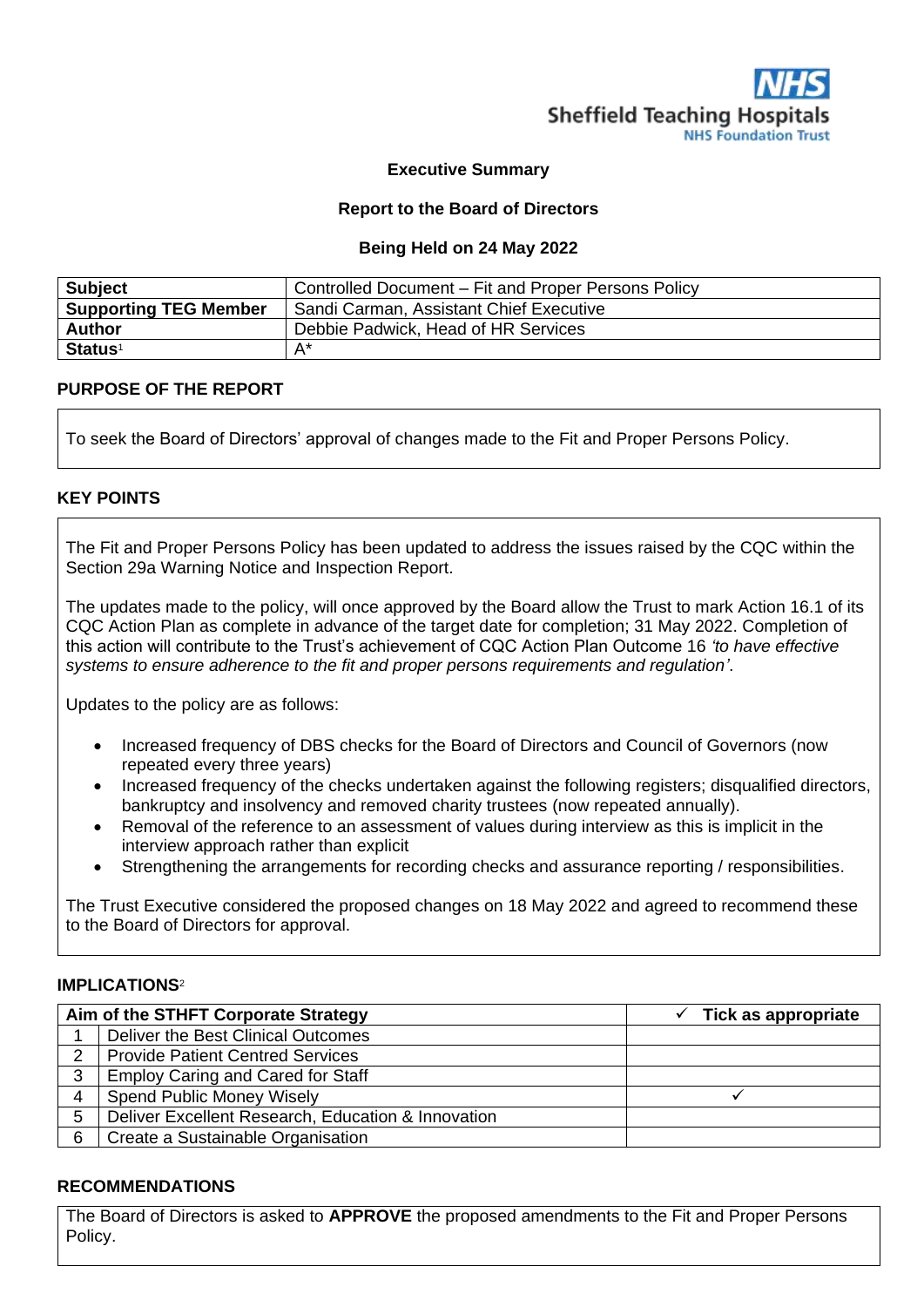## **APPROVAL PROCESS**

| <b>Meeting</b>                            | <b>Date</b> | <b>Approved Y/N</b> |
|-------------------------------------------|-------------|---------------------|
| Trust Executive Group                     | 18/05/2022  | Agreed              |
| Board of Directors meeting held in public | 24/05/2022  |                     |

<sup>1</sup> Status:  $A =$  Approval

A\* = Approval & Requiring Board Approval

D = Debate

N = Note

<sup>2</sup>Against the six aims of the STHFT Corporate Strategy 'Making a Difference – The next Chapter 2022-27'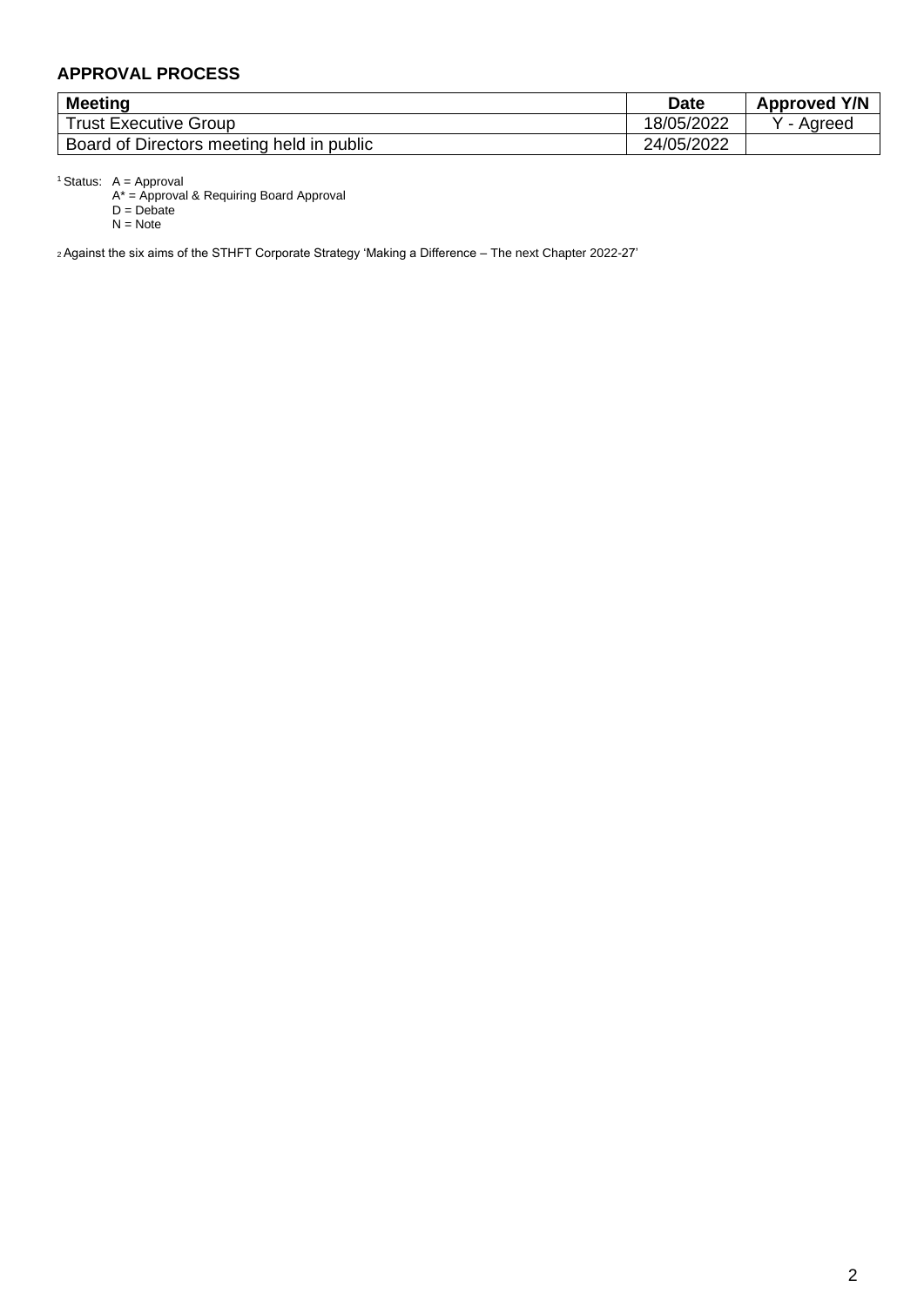# **Fit and Proper Person Policy and Procedure**

# **1. Introduction**

The purpose of the policy and procedure is to ensure the Trust complies with The Health and Social Care Act 2008 (Regulated Activities) Regulations 2014 Regulation 5: Fit and Proper Persons Requirement and meets the conditions of the Trust's Provider Licence.

# **2. Purpose**

Providers of healthcare services for the NHS must ensure that their Directors (or Directors and Governors in the case of NHS foundation trusts) satisfy specified requirements. In particular, Directors must meet the fit and proper person test set out in regulation 5 of the Health and Social Care Act 2008 (Regulated Activities) Regulations 2014 (the FPP Regulations).

Under the terms of the NHS Provider Licence, foundation trusts must ensure that their directors and governors meet appropriate standards of personal behaviours and technical competence. Licence condition G4 - Fit and proper persons as Governors and Directors (also applicable to those performing equivalent or similar functions - applies to all providers holding an NHS provider licence.

Regulation 5 has been introduced as a direct response to the failings at Winterbourne View Hospital and the Francis Inquiry report into Mid Staffordshire NHS Foundation Trust, which recommended that a statutory fit and proper person's requirement be imposed on health service bodies. This policy outlines the application of this test for new appointments and existing postholders.

In addition, where the Trust engages an interim at a senior level equivalent to the posts above the same process FPPR (fit and proper person's requirements) test will apply if they are employed or registered as an external worker. Where an interim is sourced by an agency the recruitment agency will be made aware of the FPPR process and must confirm that they have undertaken the necessary checks. Executive search companies will be required to provide relevant evidence for inspection and retention to allow the Trust to assure itself that candidates for Board and TEG level appointments meet the fit and proper persons test.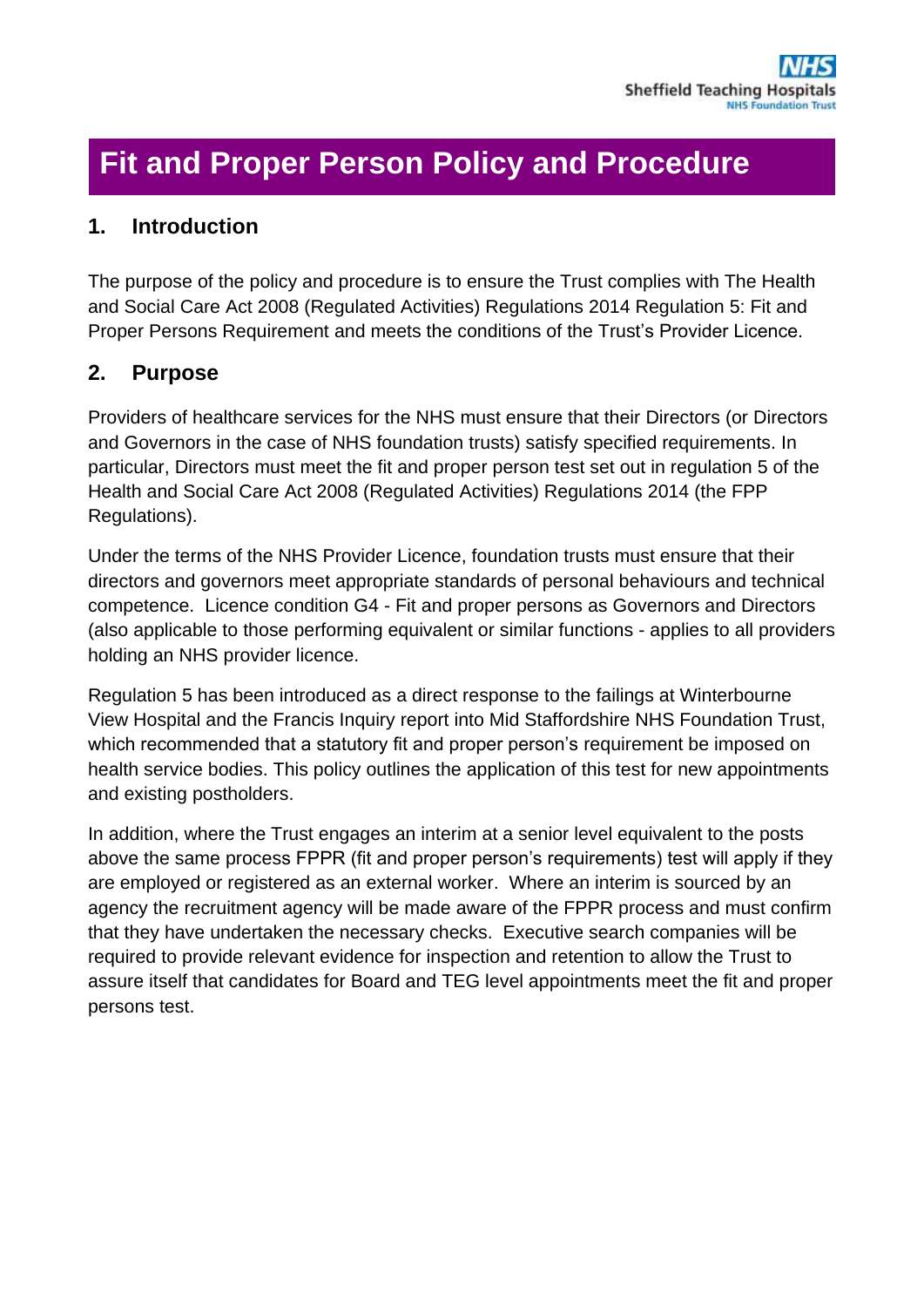# **3. Scope and exceptions**

This policy applies to:

| <b>Setting</b>     | <b>Trust Wide</b>                                                                                                                                                                                                                                                                                                                                                                                                                                                     |
|--------------------|-----------------------------------------------------------------------------------------------------------------------------------------------------------------------------------------------------------------------------------------------------------------------------------------------------------------------------------------------------------------------------------------------------------------------------------------------------------------------|
| <b>Individuals</b> | This policy and procedure applies to all Board appointments i.e.<br>Executive and Non-Executive directors and also those senior<br>managers who are formally recognised as members of the Trust<br>Executive Group. This includes permanent, interim, and associate<br>positions. The policy also refers to Foundation Trust Governors and<br>notes relevant arrangements in place with regard to the election or<br>nomination to seats on the Council of Governors. |
| Speciality         | <b>NA</b>                                                                                                                                                                                                                                                                                                                                                                                                                                                             |

# **4. Policy Details**

## **1. Meeting the Requirements of Regulation and Provider Licence Condition G4**

The fit and proper person's requirements (FPPR) places the ultimate responsibility on the Chair to discharge the requirement placed on the Trust, to ensure that all relevant post holders meet the fitness test and do not meet any of the 'unfit' criteria. Further detail is provided in the [CQC Guidance for NHS Bodies: Fit and Proper Persons: Directors,](http://www.cqc.org.uk/sites/default/files/20141120_doc_fppf_final_nhs_provider_guidance_v1-0.pdf)  [November, 2014](http://www.cqc.org.uk/sites/default/files/20141120_doc_fppf_final_nhs_provider_guidance_v1-0.pdf)

The objective of NHS Provider Licence condition G4 is to prevent an unfit person from holding office as a Director or Governor. Annex 4 of the Trust's Constitution sets out the eligibility provisions for holding office as a Governor on the Trust's Council of Governors.

The Trust will purposefully seek to assure itself regarding about the suitability of existing post holders and new applicants to Board and TEG level positions and to make specified information about Board Directors available to CQC on request.

Individuals who fall into the categories above must satisfy the Chair that they:

- Are of good character
- Hold the required qualifications and have the competence, skills and experience required for the relevant office for which they are employed
- Are able, by reason of their physical and mental health, after any required reasonable adjustments if required, capable of properly performing their work
- Can supply relevant information as required by schedule 3 of the act, i.e. documentation to support the FPPR.
- Not have been responsible for or privy to, contributed to, or facilitated any serious misconduct or mismanagement (whether unlawful or not) in the course of carrying on regulated activity (or providing a service elsewhere which if provided in England would be a regulated activity).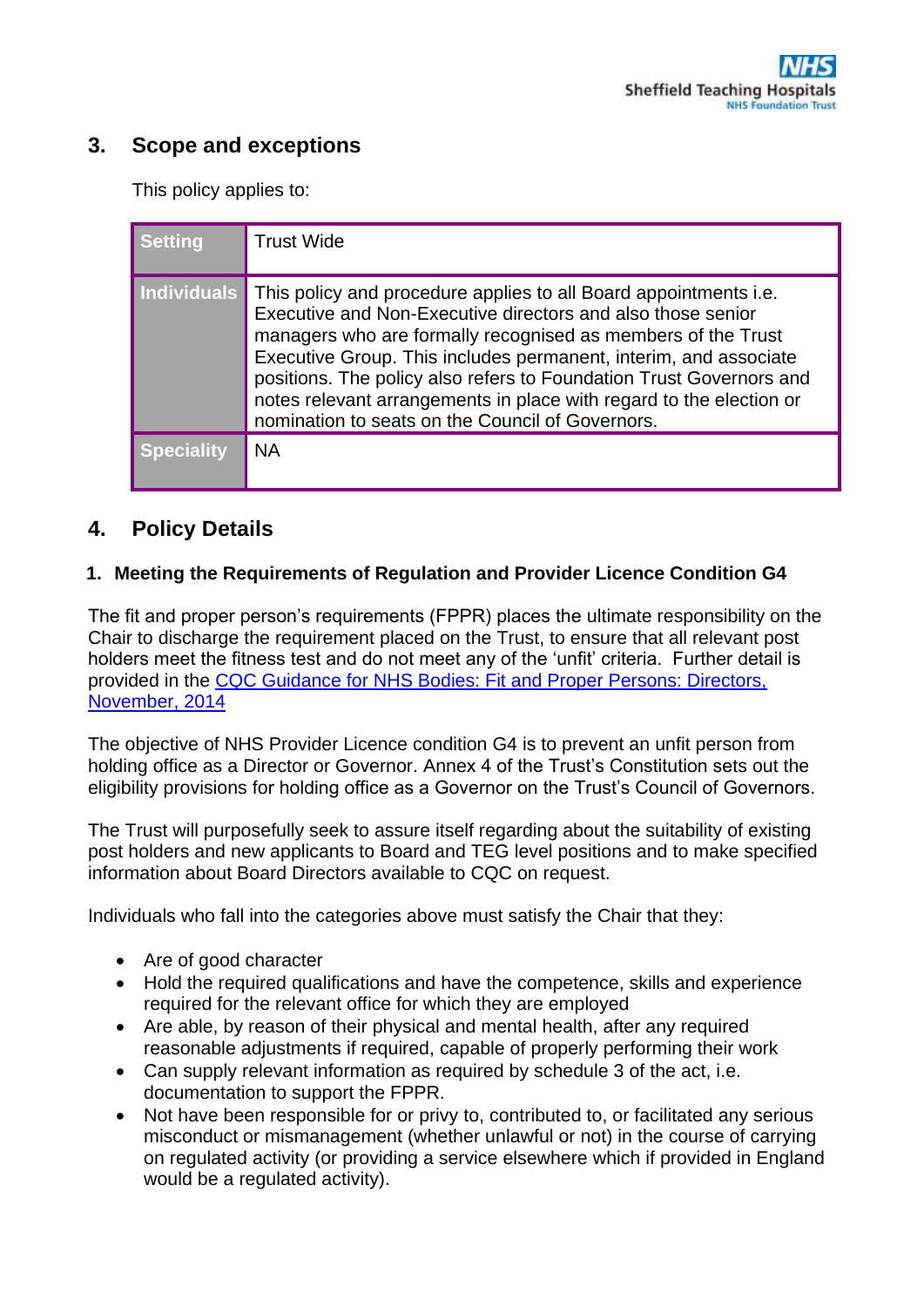In accordance with schedule 4 part 1 of the act a person is deemed "unfit" if

- The person is an undischarged bankrupt or a person whose estate has had sequestration awarded in respect of it and who has not been discharged.
- The person is the subject of a bankruptcy restrictions order or an interim bankruptcy restrictions order or an order to like effect made in Scotland or Northern Ireland.
- The person is a person to whom a moratorium period under a debt relief order applies under Part VIIA (debt relief orders) of the Insolvency Act 1986.
- The person has made a composition or arrangement with, or granted a trust deed for, creditors and not been discharged in respect of it.
- The person is included in the children's barred list or the adults' barred list maintained under section 2 of the Safeguarding Vulnerable Groups Act 2006, or in any corresponding list maintained under an equivalent enactment in force in Scotland or Northern Ireland.
- The person is prohibited from holding the relevant office or position, or in the case of an individual from carrying on the regulated activity, by or under any enactment.

In accordance with part 2 of the Act a person will fail the good character test if they:

- Have been convicted in the United Kingdom of any offence or been convicted elsewhere of any offence which, if committed in any part of the United Kingdom would constitute an offence.
- Have been erased, removed, struck off a register of professionals maintained by a regulator of health care of social work professionals

Annex 4 of the Trust Constitution sets out the specific eligibility requirements for the Council of Governors and should be read in conjunction with the standards set out above.

## **Assessment of on-going fitness**

## **5(i) On-going fitness - annual process**

The annual appraisal process will provide an opportunity to discuss continued "fitness," competence and how the post holder role displays the Trust values and behaviour standard including the leadership behaviour expected. The CEO will be responsible for appraising the Executive Directors, whilst the Chair will be responsible for appraising the Non-Executive Directors. The CEO will be appraised by the Chair. The Chair will be appraised through the agreed  $360^\circ$  appraisal process that includes feedback from Governors, Non-Executive Directors, and Executive Directors.

The individual will be subject to the following checks whilst in post;

1.There will be an annual requirement for post holders / office holders to complete a further form of declaration confirming that they continue to be a fit and proper person.

- 2. DBS checks will be repeated every three years
- 3. Registration will be confirmed annually where appropriate
- 4. An annual check will be undertaken against the following registers;
	- i. Disqualified directors
	- ii. Bankruptcy and insolvency
	- iii. Removed charity trustees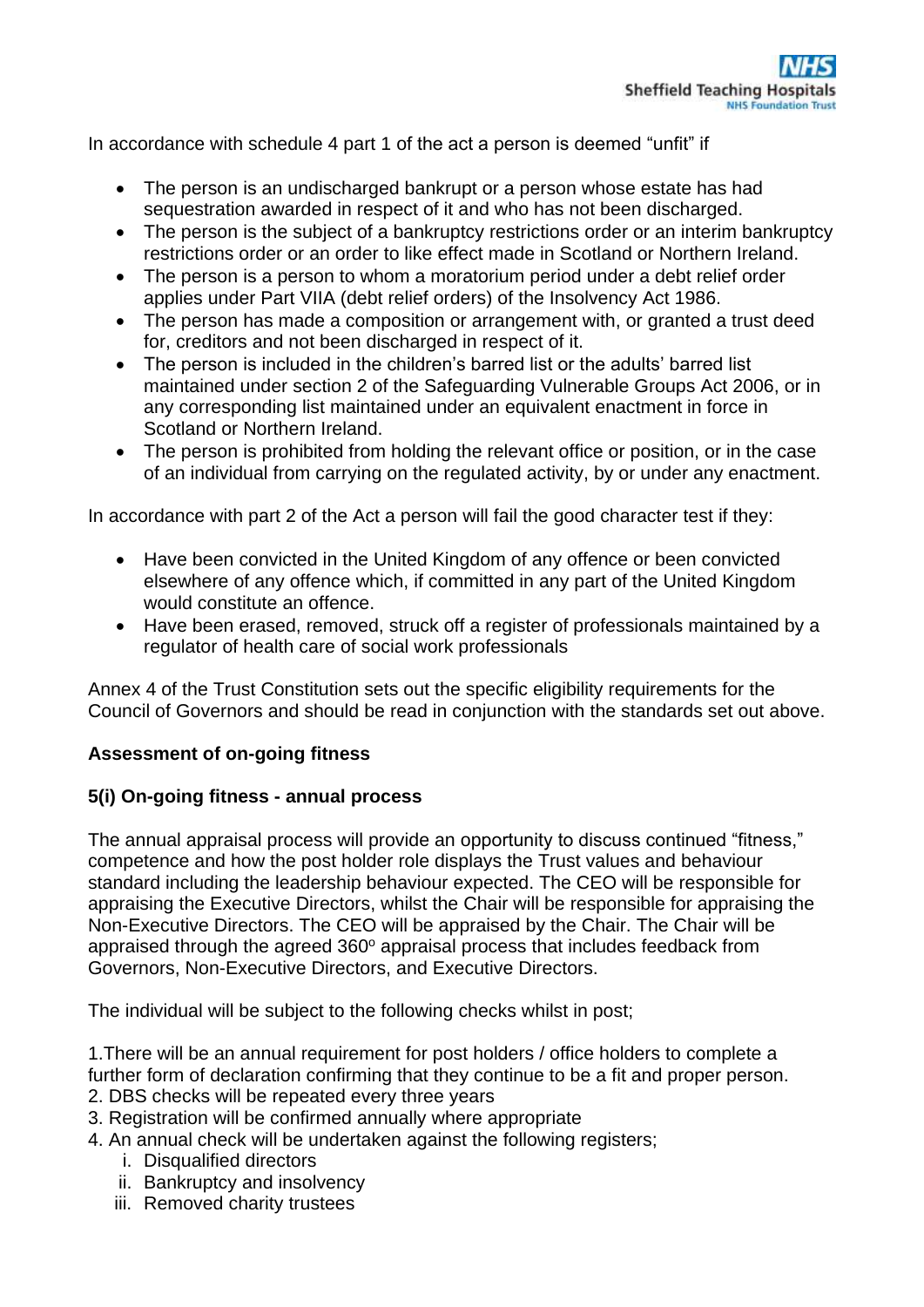Confirmation of compliance will be published in the Trust's Annual Report.

Individuals will be required to make the Trust aware as soon as practicable of any incident or circumstances which may mean they are no longer to be regarded as a fit and proper person, and provide details of the issue, so that this can be considered by the Trust using the Fit and Proper Persons Requirement Disclosure Form Existing post holders (Appendix [1\)](http://nww.sth.nhs.uk/STHcontDocs/STH_Pol/HumanResources/PersonalDisclosureFormExistingPostholders.docx).

## **5(ii) Concerns regarding an individual's continued FPPR compliance**

Where matters are raised that cause concerns relating to an individual being fit and proper to carry out their role the Chair will address this in the most appropriate, relevant and proportionate way on a case-by-case basis. Where it is necessary to investigate or take action the Trust's current processes will apply using, where applicable, the Trust's capability process (managing performance or sickness absence), Disciplinary procedure or afforded a similar process to this if the potential discontinuation could be due to 'some other substantial reason'. There may be occasions where the Trust would contact NHSE/I for advice or to discuss a case directly.

The Trust reserves the right to suspend a Director or restrict them from duties on full pay / emoluments (as applicable) to allow the Trust to investigate the matters of concern. Suspension or restriction from duties will be for no longer than necessary to protect the interests of service users or the Trust and/or where there is a risk that the Director's presence would impede the gathering of evidence in the investigation.

Should there be sufficient evidence to support the allegation(s), then the Trust may terminate the appointment of the Director with immediate effect, in line with the Trust's Disciplinary policy.

The Code of Conduct for the Council of Governors and Annex 4 of the Trust Constitution will apply in respect of matters relating to Trust Governors.

Where an individual who is registered with a professional regulator (GMC, NMC etc.) no longer meets the fit and proper person's requirement the Trust must inform the regulator, and also take action to ensure the position is held by a person meeting the requirements. Directors may personally be accused and found guilty by a court of serious misconduct in respect of a range of already prescribed behaviours set out in legislation. Professional regulators may remove an individual from a register for breaches of codes of conduct.

### **6.Process for New Appointments / Governor Elections and Nominations**

### Board and TEG level appointments

The Trust's comprehensive pre-employment checking processes are determined by the NHS employment standards and include the following:

1. Proof of identity 2. DBS check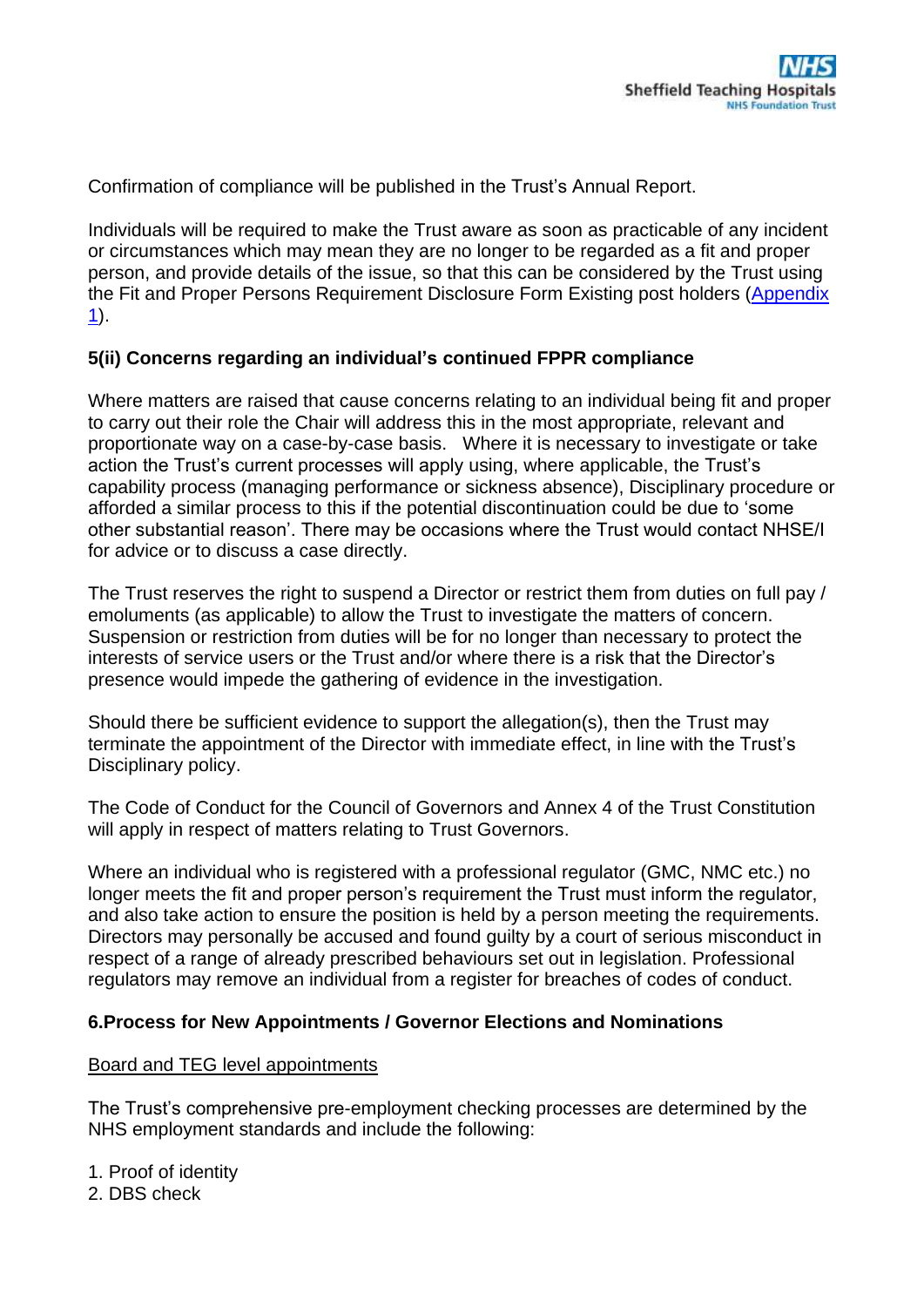- 3. Occupational Health Clearance as relevant to the role
- 4. Evidence of the right to work in the UK
- 5. A check of employment history and two references one of whom must be the most recent employer. Specifically, this include validating a minimum of three years continuous employment including details of any gaps in service. The number of references may differ for each applicant, depending on how many episodes of employment they may have had in the last three years prior to making their application.
- 6. Qualifications/registration applicable to role

In addition, the following registers will be checked:

- o Disqualified directors
- o Bankruptcy and insolvency
- o Removed Charity Trustees
- CQC expects trusts to take account of some core public information sources when making director-level appointments and expects trusts to consider whether the director has ever breached any of the Nolan principles of public life. Undertaking Google and news searches of the individual is also advised. However, trusts should be mindful that not everything that can be found on an internet search is factually accurate.
- 'Core public information sources' include information from public inquiry reports, serious case reviews relevant to the trust that employed the individual at the time of the allegations, homicide investigations for mental health trusts, criminal prosecutions and ombudsmens' reports

The FPPR requirements introduce the requirement to complete a FPPR Declaration form for new employees [\(Appendix 3\)](http://nww.sth.nhs.uk/STHcontDocs/STH_Pol/HumanResources/PersonalDisclosureFormApplicants.docx). This form and summary guidance [\(Appendix 4\)](http://nww.sth.nhs.uk/STHcontDocs/STH_Pol/HumanResources/ImportantInformationApplicants.docx) will be included with the application pack and form part of the application process for the position.

While the Trust will have regard to information on when convictions, bankruptcies or similar matters are considered 'spent' there is no time limit for considering serious misconduct or responsibility for failure in a previous role.

The Chair of the appointments panel will be responsible for ensuring compliance supported by the relevant recruitment support (HR, Medical HR, or Assistant Chief Executive.) A detailed checklist will be completed and will be retained on the post holder's personal file for the purposes of audit [\(Appendix 5\)](http://nww.sth.nhs.uk/STHcontDocs/STH_Pol/HumanResources/NewApplicantsEmploymentChecklist.docx).

The Council of Governors is responsible for the appointment and removal of the Chair, and the Non-Executive Directors, drawing on the recommendations of the Council of Governors Nomination and Remuneration Committee. In respect of Executive Directors, this responsibility will be discharged by the Board of Directors' Nomination and Remuneration Committee which is responsible for the appointment and removal of the Executive Directors. Any executive or non-executive appointment will take into account the Trust's obligations under the Regulations and NHS Provider Licence. Where the Trust makes a decision on the suitability of an individual, the reasons will be minuted by the Trust's Assistant Chief Executive, or an Officer nominated by them.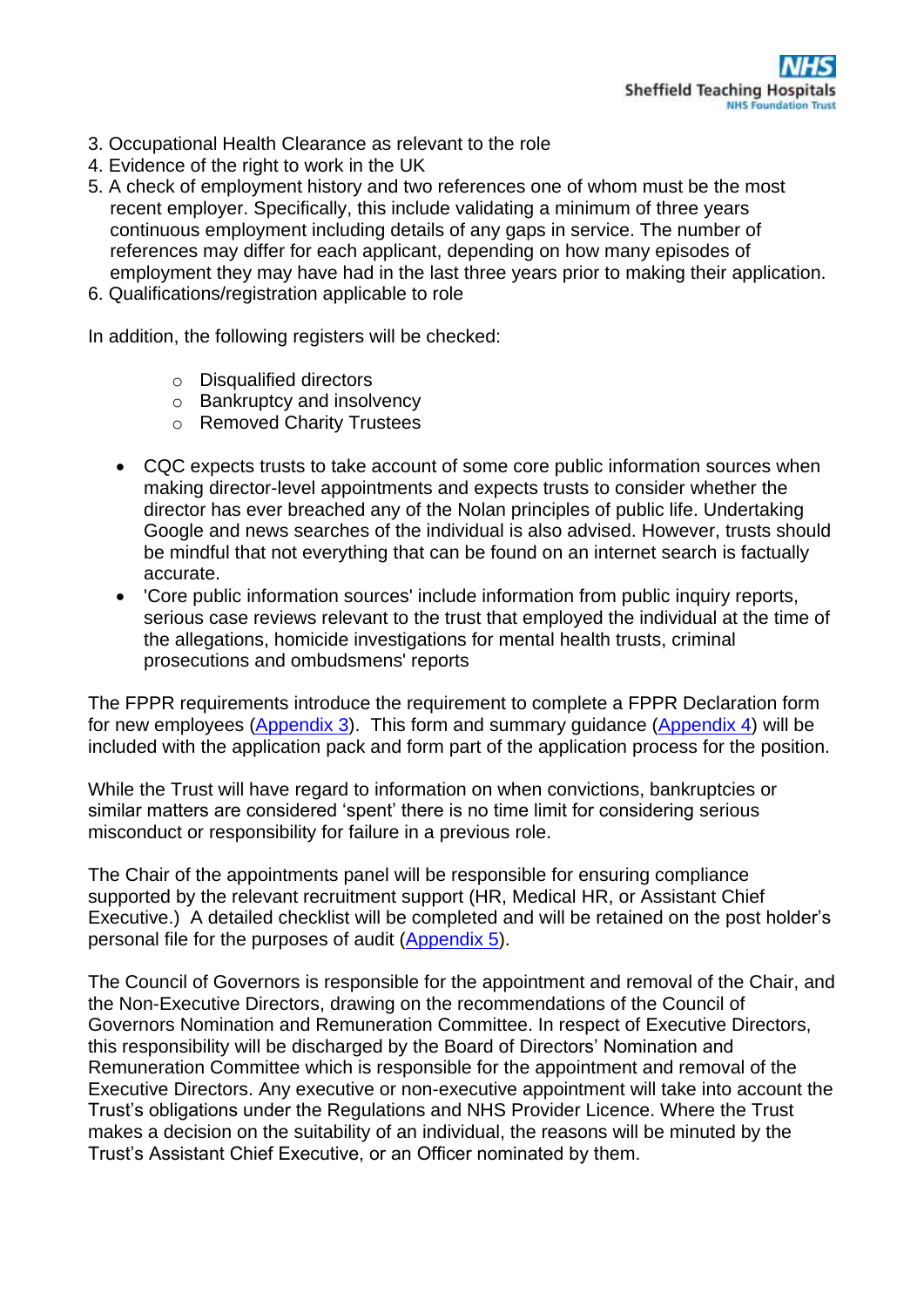Where the Trust deems that the individual who is to be appointed is suitable, despite not meeting the characteristics outlined in Schedule 4, Part 2 of the Regulations (Good Character), the reasons will be recorded by the Assistant Chief Executive in the minutes of the relevant meeting: i.e. the Board of Directors' Nomination and Remuneration Committee (in the case of Executive Directors) or the Council of Governors and the Council of Governors' Nomination and Remuneration Committee (in the case of Non-Executive Directors ,the 'Relevant Meeting') and the information about the decision will be made available. The appointment process will include an evaluation against the Trust's values, and any relevant external guidance. External advice will be sought, as necessary.

Where specific qualifications are deemed by the Trust as necessary for a role, the Trust will make this clear and will only appoint those individuals that meet the required specification; including any requirements to be registered with a professional regulator.

The Trust will carry out employment checks) on a candidate's qualifications and employment records.

Where the Trust considers that an individual can be appointed to a role based on their qualification, skills and experience with the expectation that they will develop specific competence to undertake the role within a specified timescale any such discussions or recommendations will be recorded by the Assistant Chief Executive. in the minutes of the Relevant Meeting. Any discussion, recommendation or decision must also be recorded in the minutes.

If the Director has a physical or mental health disability, wherever possible, reasonable adjustments will be made to enable the individual to carry out the role that they have been appointed to. Any prospective candidate will need to complete the 'Fit and Proper Person' Declaration at [Appendix 2.](http://nww.sth.nhs.uk/STHcontDocs/STH_Pol/HumanResources/RecruitmentAndSelection.docx) In the event the prospective candidate identifies any physical or mental health concerns (and subject to further information being obtained from the candidate, if necessary) their appointment will be subject to clearance by Occupational Health as part of the pre-appointment process. Any discussion or decision as to whether a candidate is appointable on grounds of health will be recorded by the Trust Assistant Chief Executive.in the minutes of the Relevant Meeting.

### Elected and Nominated Governors

Eligibility criteria for election and nomination to seats on the Trust's Council of Governors are included in Annex 2 of the Trust's Constitution, and pre-appointment checks are undertaken by the Foundation Trust Office in line with best practice and regulatory requirements.

The Council of Governors are appointed to the Council of Governors at a full meeting of the Council of Governors (in line with Annex 2 of the Trust Constitution) and can be removed by the Council of Governors by a resolution by not less than three-quarters of the remaining Governors present at that meeting in line with paragraph 13 / Annex 4 of the Trust Constitution.

If the Governor has a physical or mental health disability, wherever possible, reasonable adjustments will be made to enable the individual to carry out the role that they have been appointed to.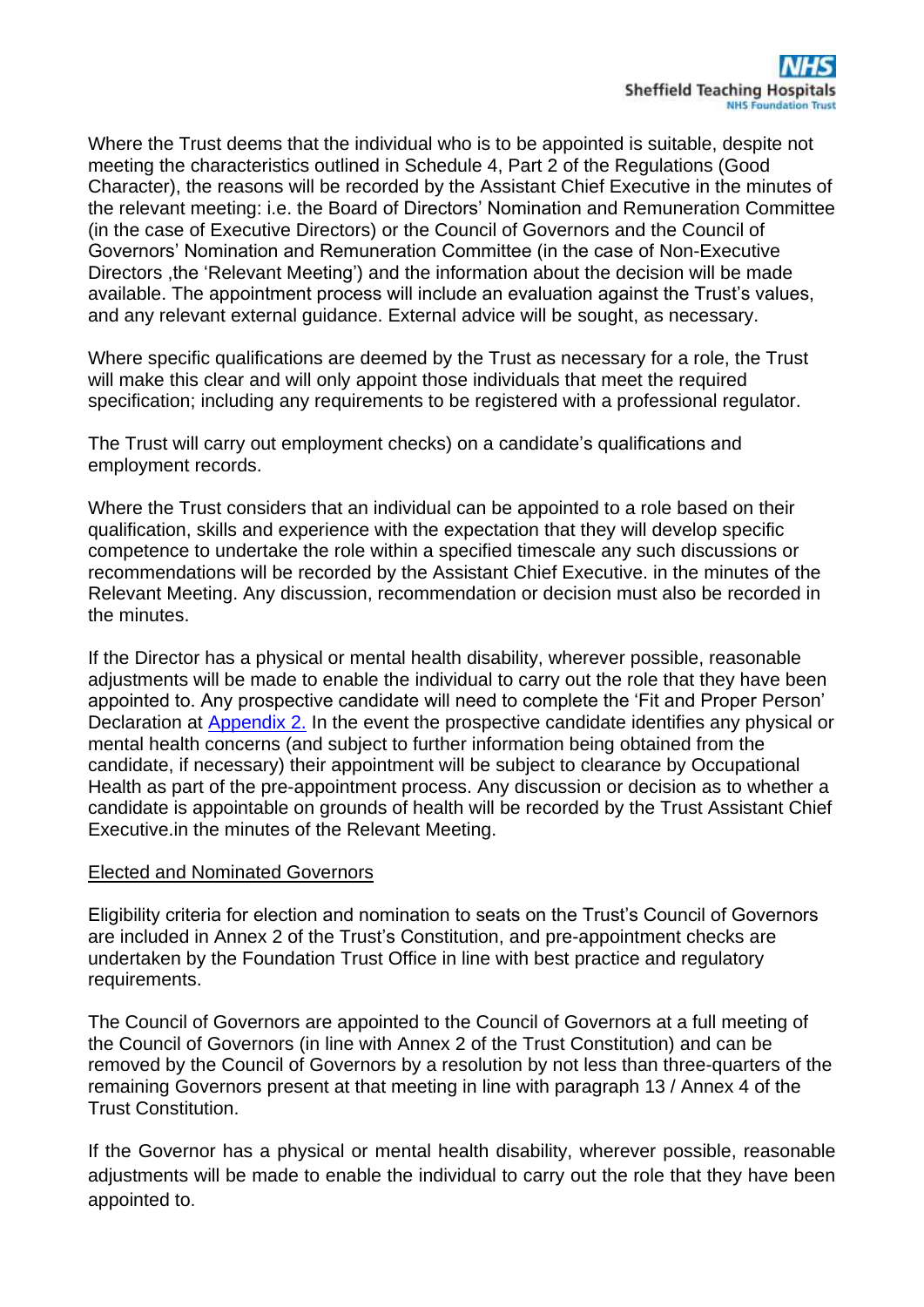# **5. Roles and responsibilities**

| Role                                                                                                                                                                                                                                      | <b>Responsibility</b>                                                                                                                                                                                               |
|-------------------------------------------------------------------------------------------------------------------------------------------------------------------------------------------------------------------------------------------|---------------------------------------------------------------------------------------------------------------------------------------------------------------------------------------------------------------------|
| The Chair                                                                                                                                                                                                                                 | To ensure implementation of the policy and providing<br>assurance to the Board of Directors with regard to<br>compliance with these arrangements on an annual basis                                                 |
| The Director of HR<br>and Staff<br>Development /<br><b>Assistant Chief</b><br>Executive                                                                                                                                                   | To ensure records are maintained on personal files and that<br>FPPR checklists are completed / kept up to date<br>To ensure implementation of the annual self-declaration<br>process                                |
| The Council of<br>Governors'<br>Nomination and<br>Remuneration (for<br>Non-Executive<br>Directors) and the<br><b>Board of Directors'</b><br>Nomination and<br>Remuneration<br>Committee (for<br><b>Executive and TEG</b><br>appointments) | To receive reports regarding new appointments and the<br>completion of pre-employment checks                                                                                                                        |
| <b>Foundation Trust</b><br>Office                                                                                                                                                                                                         | To provide confirmation to the Chair that those relevant<br>checks have been undertaken for all newly appointed<br>Governors and any matters raised will be discussed with the<br><b>Assistant Chief Executive.</b> |

# **6. Monitoring**

| <b>Standard, process</b><br>or issue to be<br>monitored                               | <b>Monitoring</b><br>method | <b>Monitored</b><br>by                                                                              | <b>Reported to</b>                                                      | <b>Frequency</b> |
|---------------------------------------------------------------------------------------|-----------------------------|-----------------------------------------------------------------------------------------------------|-------------------------------------------------------------------------|------------------|
| Ongoing fitness for<br>Executive, Non-<br><b>Executive Directors</b><br>and Governors | Annual self-<br>declaration | Director of<br>HR and<br><b>Staff</b><br>Developme<br>nt.<br>Assistant<br>Chief<br><b>Executive</b> | Compliance<br>will be<br>published in<br><b>Trusts annual</b><br>report | Annually         |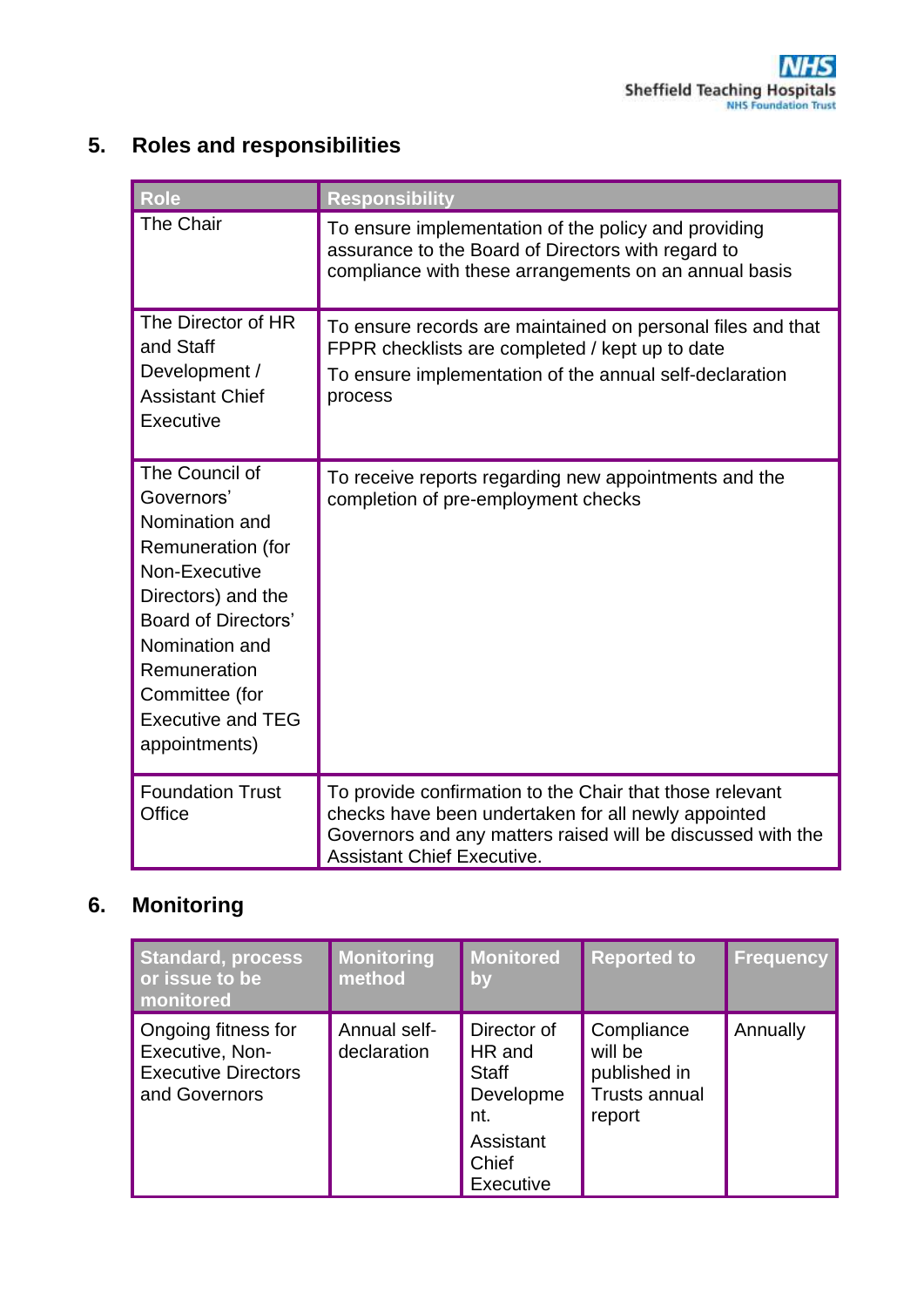

| Ongoing fitness for<br>Executive, Non-<br><b>Executive Directors</b> | Appraisal<br>discussion<br>with Chair /<br>Senior<br>Independent<br>Director /<br>Chief<br>Executive as<br>appropriate<br>(dates recorded<br>within the FPPR<br>checklist within<br>personnel files) | Director of<br>HR and<br>Staff<br>Developme<br>nt.<br>Assistant<br>Chief<br>Executive        | Compliance<br>will be<br>confirmed<br>within an<br>annual<br>assurance<br>report<br>presented to<br>the Board of<br><b>Directors</b> | Annually |
|----------------------------------------------------------------------|------------------------------------------------------------------------------------------------------------------------------------------------------------------------------------------------------|----------------------------------------------------------------------------------------------|--------------------------------------------------------------------------------------------------------------------------------------|----------|
| On appointment<br>fitness                                            | Pre-<br>employment<br>checks<br>(recorded within<br>personnel files)                                                                                                                                 | Director of<br>HR and<br><b>Staff</b><br>Developme<br>nt.<br>Assistant<br>Chief<br>Executive | Compliance<br>will be<br>confirmed<br>within an<br>annual<br>assurance<br>report<br>presented to<br>the Board of<br><b>Directors</b> | Annually |

## **7. Definitions**

| l Term | <b>Description</b>          |
|--------|-----------------------------|
| ∥ Term | Definition description here |
|        |                             |

## **8. References**

All relevant employment legislation

The Health and Social Care Act 2008 (Regulated Activities) Regulations 2014

Care Quality Commission. Regulation 5: Fit and Proper Persons: Directors (January 2018)

http://www.cqc.org.uk/content/regulation-5-fit-and-proper-persons-directors

Care Quality Commission. Fit and proper persons requirement: directors (NHS trusts) (June 2018)

https://www.cqc.org.uk/guidance-providers/nhs-trusts/fit-proper-persons-requirementdirectors- NHS-trusts

The NHS Provider Licence

<https://www.gov.uk/government/publications/the-nhs-provider-licence>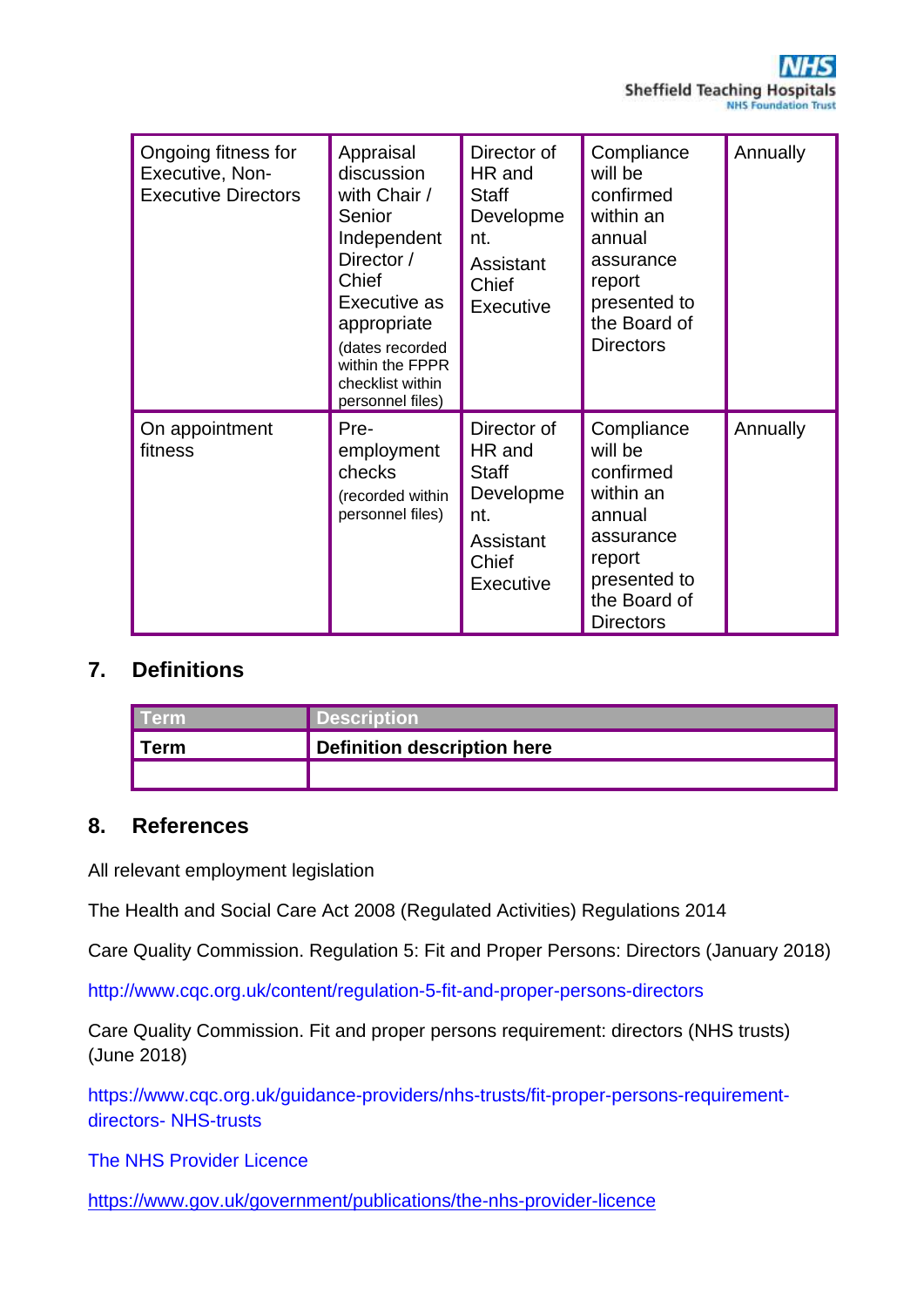# **9. Associated Trust and external documents**

All HR Policies

Standards of Business Conduct Policy

Code of Conduct for the Council of Governors

Trust Constitution

## **External Documentation**

NHS Foundation Trust Code of Governance. Monitor 2014

<https://www.gov.uk/government/publications/nhs-foundation-trusts-code-of-governance>

# **10. Appendices**

- Appendix 1 [Fit and Proper Persons Requirement Personal Disclosure Form -](http://nww.sth.nhs.uk/STHcontDocs/STH_Pol/HumanResources/PersonalDisclosureFormExistingPostholders.docx) [Existing post holders](http://nww.sth.nhs.uk/STHcontDocs/STH_Pol/HumanResources/PersonalDisclosureFormExistingPostholders.docx)
- Appendix 2 [Recruitment and Selection processes to meet](http://nww.sth.nhs.uk/STHcontDocs/STH_Pol/HumanResources/RecruitmentAndSelection.docx) Fit and Proper Persons [Regulations \(FPPR\)](http://nww.sth.nhs.uk/STHcontDocs/STH_Pol/HumanResources/RecruitmentAndSelection.docx)
- Appendix 3 [Fit and Proper Persons Requirement Personal Disclosure Form -](http://nww.sth.nhs.uk/STHcontDocs/STH_Pol/HumanResources/PersonalDisclosureFormApplicants.docx) **[Applicants](http://nww.sth.nhs.uk/STHcontDocs/STH_Pol/HumanResources/PersonalDisclosureFormApplicants.docx)**
- Appendix 4 [Fit and Proper Persons Requirement -](http://nww.sth.nhs.uk/STHcontDocs/STH_Pol/HumanResources/ImportantInformationApplicants.docx) Important information for [applicants](http://nww.sth.nhs.uk/STHcontDocs/STH_Pol/HumanResources/ImportantInformationApplicants.docx)
- Appendix 5 [Fit and Proper Persons Requirement -](http://nww.sth.nhs.uk/STHcontDocs/STH_Pol/HumanResources/NewApplicantsEmploymentChecklist.docx) New Applicants Employment **[Checklist](http://nww.sth.nhs.uk/STHcontDocs/STH_Pol/HumanResources/NewApplicantsEmploymentChecklist.docx)**

Appendix 6 – [Supplementary information to support reference request](http://nww.sth.nhs.uk/STHcontDocs/STH_Pol/HumanResources/SupplementaryInformation.docx)

## **11. Document control**

| Ref                   | 339                                        |
|-----------------------|--------------------------------------------|
| <b>Version</b>        | 2.1                                        |
| Status                | For review / approval                      |
| <b>Executive Lead</b> | Mark Gwilliam, Director of Human Resources |
| Author                | Debbie Padwick, Head of HR Services        |
| <b>Agreed by</b>      | <b>Trust Executive Group</b>               |
| Date agreed           | 18/05/2022                                 |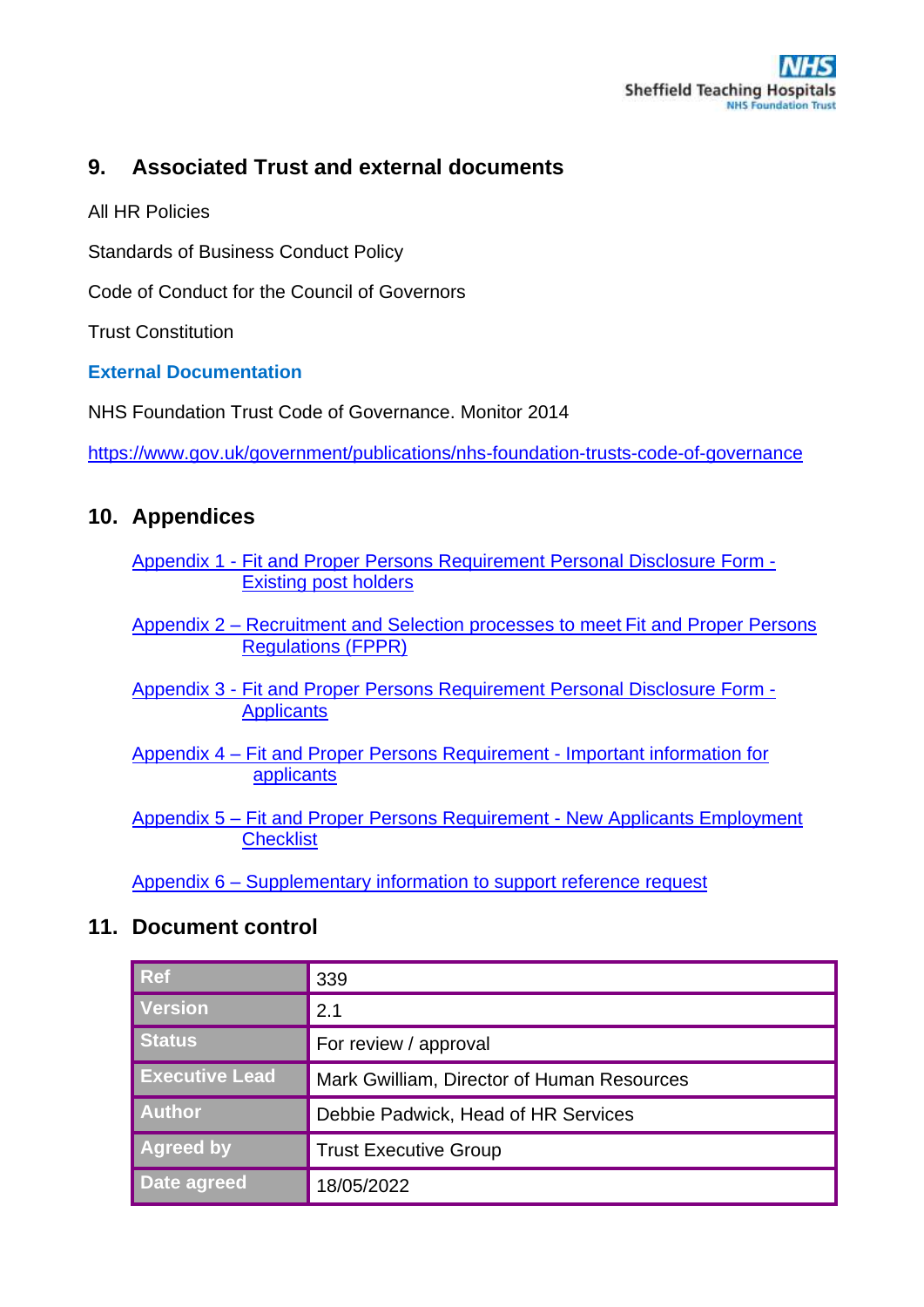| <b>Ratification body</b> | <b>Board of Directors</b> |
|--------------------------|---------------------------|
| Date ratified            | tbc                       |
| <b>Issue date</b>        | tbc                       |
| <b>Review date</b>       | 18/05/2025                |

# **12. Version history**

| Version | <b>Date issued</b> | <b>Brief summary of changes</b>                                                                                                                                                                                                                                                              | <b>Author</b> |
|---------|--------------------|----------------------------------------------------------------------------------------------------------------------------------------------------------------------------------------------------------------------------------------------------------------------------------------------|---------------|
|         | 23/10/2015         |                                                                                                                                                                                                                                                                                              | D Padwick     |
| 2       | 27/07/2021         | Reference to Governor regulations                                                                                                                                                                                                                                                            | D Padwick     |
| 3       | Tbc                | Updated to reflect:<br>Increased frequency of DBS<br>and register checks (para 5i)<br>strengthening arrangements for<br>recording checks and<br>assurance reporting /<br>responsibilities (sections 5 and<br>6)<br>Removal of reference to scope<br>of qualitative assessment (para<br>(4.6) | D Padwick     |

## **13. Consultation and review**

| Groups / persons consulted                                                                                  | <b>Date</b> |
|-------------------------------------------------------------------------------------------------------------|-------------|
| Chief Executive's Office, Trust Executive Group (TEG), Board of July 21<br>Directors, Staff Side Colleagues |             |

# **14. Intended recipients**

All staff who should:

| Be aware of the document and<br>where to access it | HR, Medical HR and Foundation Trust Office                                         |
|----------------------------------------------------|------------------------------------------------------------------------------------|
|                                                    | Trust Executive Group and Board members<br>and members of the Council of Governors |
| <b>Understand the document</b>                     | HR, Medical HR and Foundation Trust Office                                         |
|                                                    | Trust Executive Group and Board members<br>and members of the Council of Governors |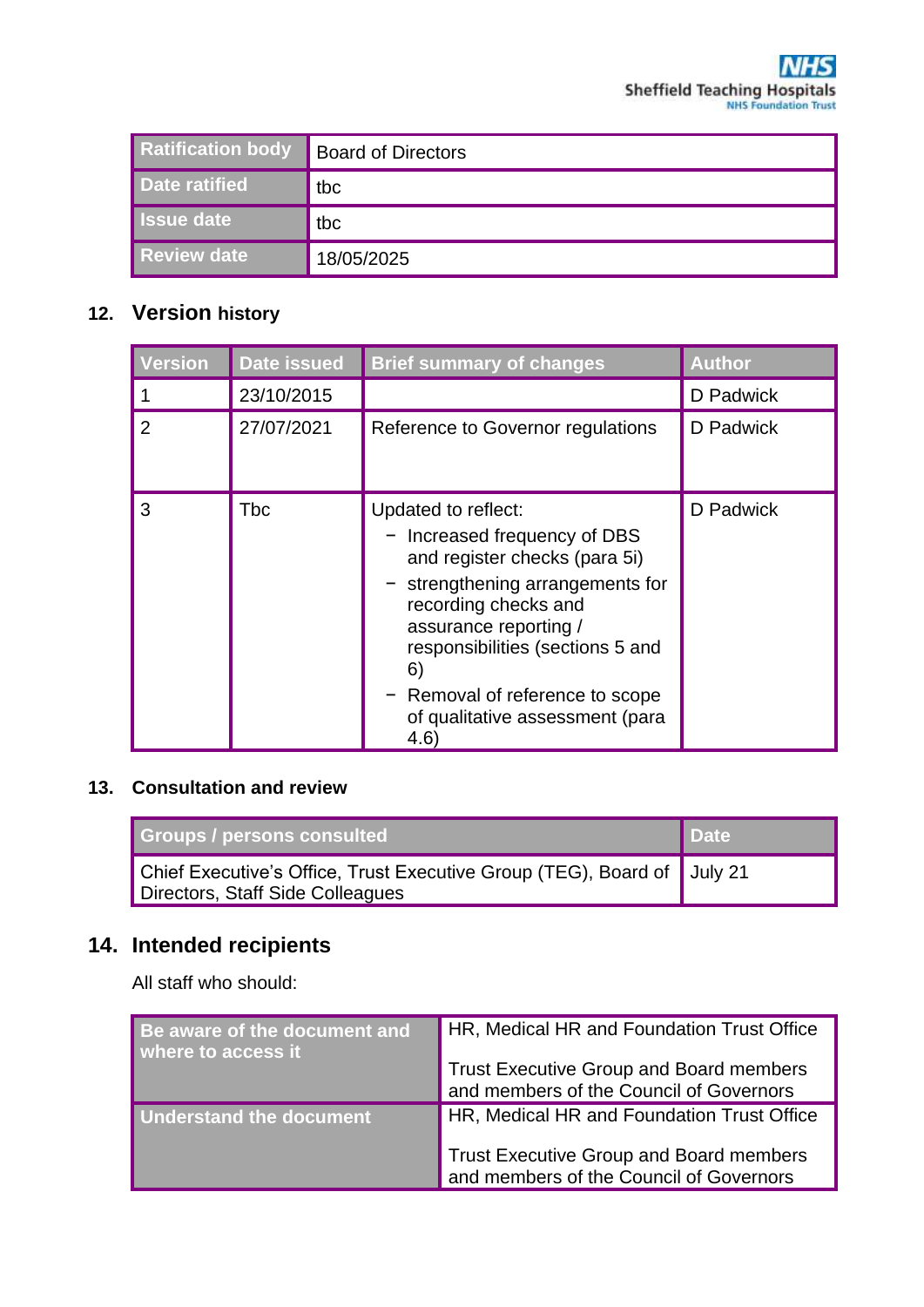| of the document | Have a good working knowledge   HR, Medical HR and Foundation Trust Office                                                |
|-----------------|---------------------------------------------------------------------------------------------------------------------------|
|                 | Members of both the Nomination and<br>Recruitment Committees of the Board of<br>Directors and of the Council of Governors |

## **15. Equality impact assessment**

| <b>Protected</b><br>group                   | Impact*        | <b>Advances</b><br>equality | <b>Eliminates</b><br>discrimination | <b>Fosters</b><br>good<br>relations |
|---------------------------------------------|----------------|-----------------------------|-------------------------------------|-------------------------------------|
| Race,<br>nationality                        | <b>Neutral</b> |                             |                                     |                                     |
| <b>Religion, belief</b><br>and non-belief   | <b>Neutral</b> |                             |                                     |                                     |
| <b>Disability</b>                           | <b>Neutral</b> |                             |                                     |                                     |
| <b>Sex</b>                                  | <b>Neutral</b> |                             |                                     |                                     |
| <b>Gender</b><br>reassignment               | <b>Neutral</b> |                             |                                     |                                     |
| <b>Sexual</b><br>orientation                | <b>Neutral</b> |                             |                                     |                                     |
| Age                                         | <b>Neutral</b> |                             |                                     |                                     |
| <b>Pregnancy and</b><br>maternity           | <b>Neutral</b> |                             |                                     |                                     |
| <b>Marriage and</b><br>civil<br>partnership | <b>Neutral</b> |                             |                                     |                                     |
| <b>Human rights</b>                         | <b>Neutral</b> |                             |                                     |                                     |
| <b>Carers</b>                               | <b>Neutral</b> |                             |                                     |                                     |
| <b>Other groups</b>                         | <b>Neutral</b> |                             |                                     |                                     |

\*Impact:

**Positive:** Will actively promote or improve equality of opportunity or address unfairness or tackle discrimination

**Negative:** Will have a negative or adverse impact which will cause disadvantage or exclusion

**Neutral:** No likely impact on any of the protected groups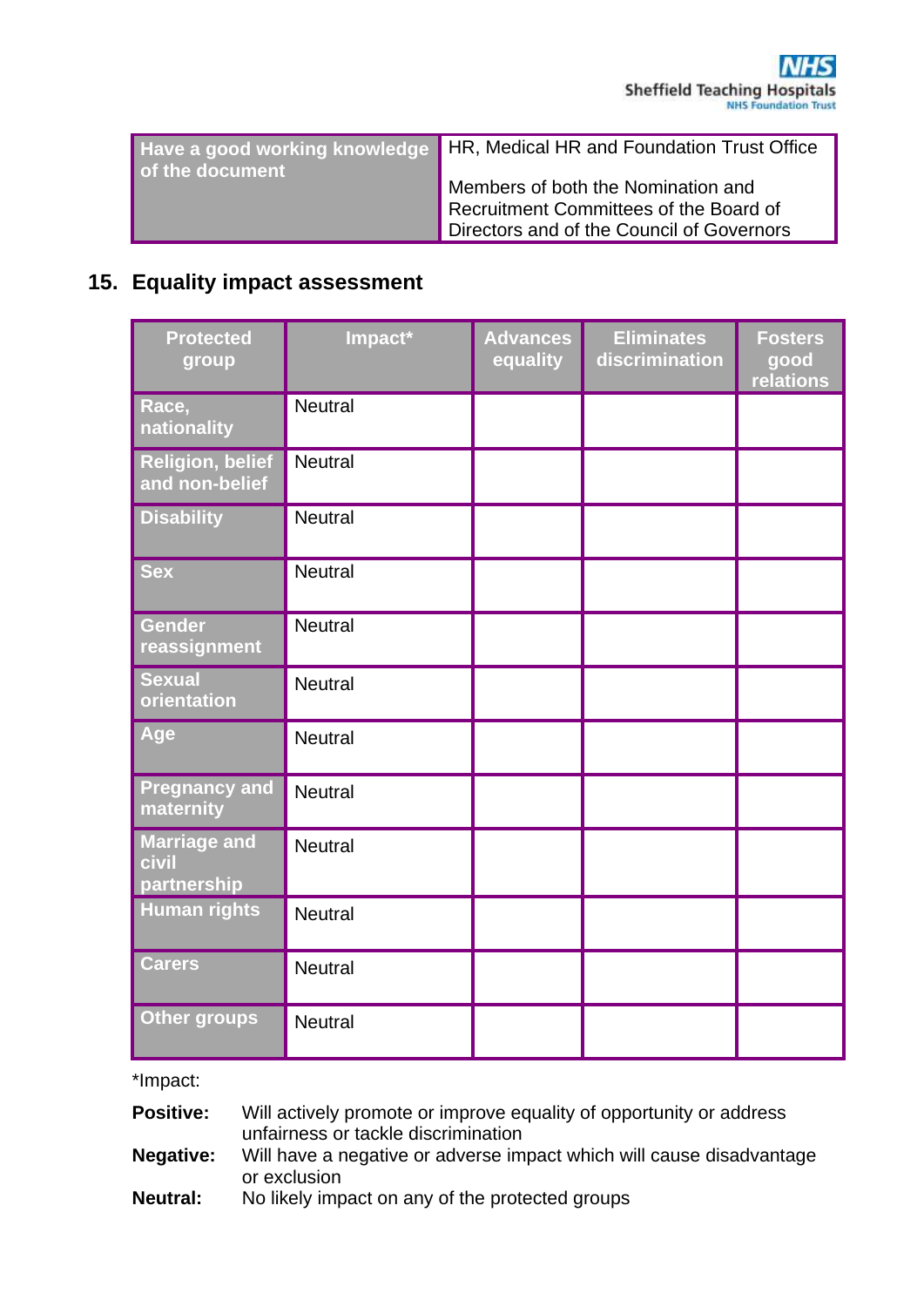# **15.1 Supporting information**

NA

**15.2 Information not currently available** 

NA

**15.3 Analysis of effects and outcomes**

# **15.4 Outcome of equality impact assessment**

| No major<br>change needed | <b>Adjust</b><br><b>Policy / proposal</b> | <b>Adverse impact</b><br>but continue | <b>Stop and</b><br>remove policy /<br>proposal |
|---------------------------|-------------------------------------------|---------------------------------------|------------------------------------------------|
|                           |                                           |                                       |                                                |

# **15.5 Action plan**

| Action to address negative<br><i>impact</i> | By whom | By when | <b>Resource</b><br>implication |
|---------------------------------------------|---------|---------|--------------------------------|
|                                             |         |         |                                |

## **16. Other impacts**

| <b>Financial implications</b> | <b>NA</b> |
|-------------------------------|-----------|
| <b>Training implications</b>  | <b>NA</b> |
| Other                         | <b>NA</b> |

# **17. Document imprint**

© Sheffield Teaching Hospitals NHS Foundation Trust 2021. All rights reserved. Reuse of all or any part of this document is governed by copyright and the 'Re-use of Public Sector Information Regulations 2015. SI 2015. No. 1415'. Information can be obtained from [sth.infogov@nhs.net](mailto:sth.infogov@nhs.net)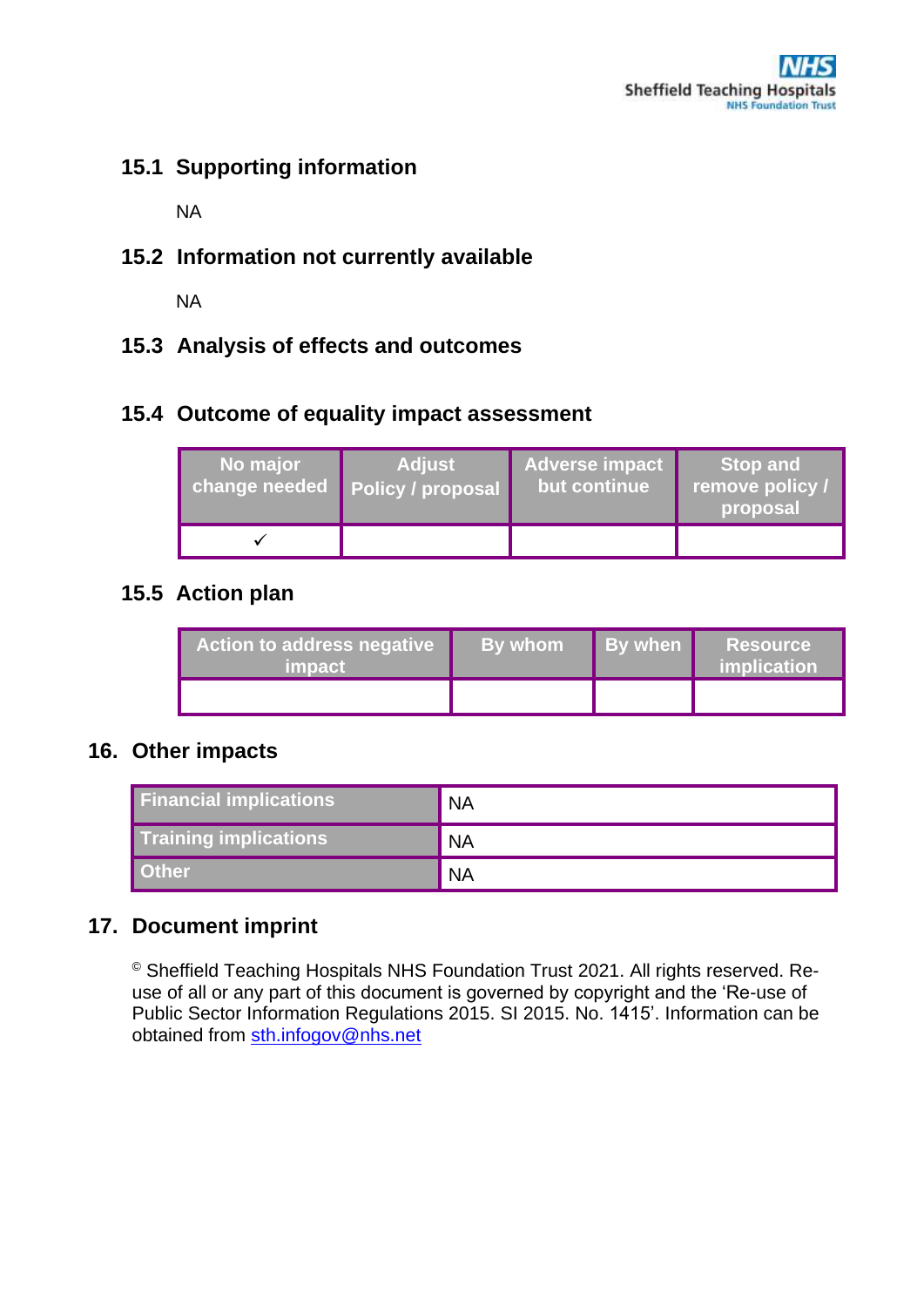

**NHS Foundation Trust** 

#### **Sheffield Teaching Hospitals NHS Foundation Trust Fit and Proper Persons Requirement Personal Disclosure Form - existing post holders**

#### **( annual review or ad-hoc declaration)**

#### **STRICTLY CONFIDENTIAL**

| <b>First Names</b>                                    |  |
|-------------------------------------------------------|--|
| Surname                                               |  |
| If you are known under any other name<br>please state |  |
| Position Held                                         |  |

Please respond to the following questions. You can type your responses and the box will expand if necessary. You can add an 'X' in the relevant answer box or delete the one that does not apply. If you choose to complete by hand please continue on a separate sheet if there is insufficient space detailing the number of the relevant question/s. A hard copy of the signed form will be required.

1. Please note that this post is subject to a DBS (Disclosure and Barring check) every three years however you are also obliged to declare any other matters as outlined below which may have occurred in the interim

e you currently or have you been the subject of action by the police? Action includes, but is not restricted to: investigation, summons, arrest, bound over, caution, reprimand, warning, driving offences, charge conviction or imprisonment which are not deemed 'protected' under the amendment to the Exceptions order 1975\*, issued by a Court or Court-Martial in the United Kingdom or in any other country?

| <b>YES</b><br><b>NO</b> |
|-------------------------|
|                         |

If **YES**, please include here details of the order binding you over and/or the nature of the office, the penalty, sentence of order of the Court, and the date and place of the Court hearing:

You are not required to tell us about parking offences or spent driving offences

\*Please note that you do not need to tell us about convictions, cautions, warnings or reprimands which are deemed 'protected' under the Rehabilitation of Offenders Act 1974 (Exceptions) Order 1975 as amended by the Rehabilitation of Offenders Act 1974 (Exceptions) Order 1975 (Amendment) (England and Wales) Order 2013. You can read guidance and the criteria for the filtering of these convictions and cautions from the Disclosure and Barring Service website at: <https://www.gov.uk/government/organisations/disclosure-and-barring-service>

2. Have you been charged with any offence in the United Kingdom or in any other country that has not yet been disposed of?

| NO I | $\mathcal{L}^{\text{max}}$ . |  |  | <b>YES</b> |
|------|------------------------------|--|--|------------|
|      |                              |  |  |            |

If **YES**, please include here details of the nature of the offence with which you are charged, date on which you were charged, and details of any on-going proceedings by a prosecuting body: You are reminded that you have a continued responsibility to inform us immediately if you are charged with any new offence, criminal conviction or fitness to practise proceedings in the United Kingdom or in any other country.

 $\Box$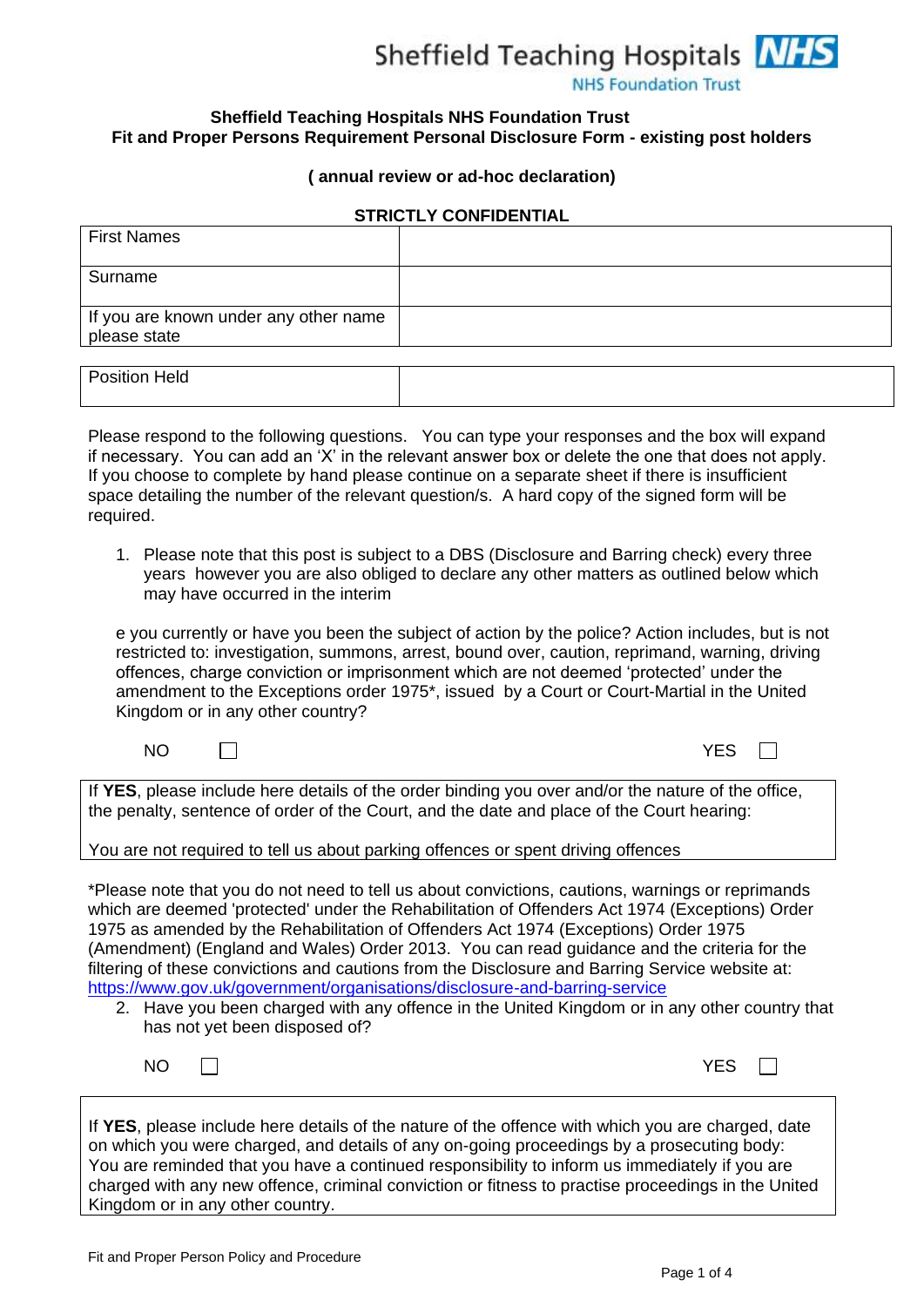You do not need to tell us if you are charged with a parking offence. 3. Are you aware of any current NHS Counter Fraud and Security Management Service (CFSMS) investigation following allegations made against you?  $\Box$  $NO$   $VES$ If **YES**, please include details of the nature of the allegations made against you, and if known to you, any action to be taken against you by the NHS CFSMS. 4. Have you been investigated by the Police, NHS CFSMS or any other Investigatory Body resulting in a current or past conviction or dismissal from your employment or volunteering position?  $NO$   $VES$ If **YES**, please include details of the nature of the allegations made against you, and if known to you, any action to be taken against you by the Investigatory Body: Investigatory bodies include: Local Authorities, Customs and Excise, Immigration, Passport Agency, Inland Revenue, Department of Trade and Industry, Department of Work and Pensions, Security Agencies, Financial Service Authority. This list is not exhaustive and you must declare any investigation conducted by an Investigatory Body. 5. Have you ever been dismissed by reason of misconduct from any employment, volunteering, office or other position previously held by you?  $\Box$ NO YES If **YES**, please include details of the employment, office or position held, the date that you were dismissed and the nature of allegations of misconduct made against you: 6. Have you ever been disqualified from the practice of a profession, or required to practice subject to specified limitations following fitness to practice proceedings, by a regulatory or licensing body in the United Kingdom or in any other country?  $\Box$ NO YES If **YES**, please include details of the nature of the disqualification, limitation or restriction, the date, and the name and address of the licensing or regulatory body concerned: 7. Are you currently or have you ever been the subject of any investigation or fitness to practice proceedings by any licensing or regulatory body in the United Kingdom or in any other country?  $NO$   $N$   $VES$  $\Box$ If **YES**, please include details of the reason given for the investigation and/or proceedings undertaken, the date, details of any limitation or restriction to which you are currently subject, and the name and address of the licensing or regulatory body concerned: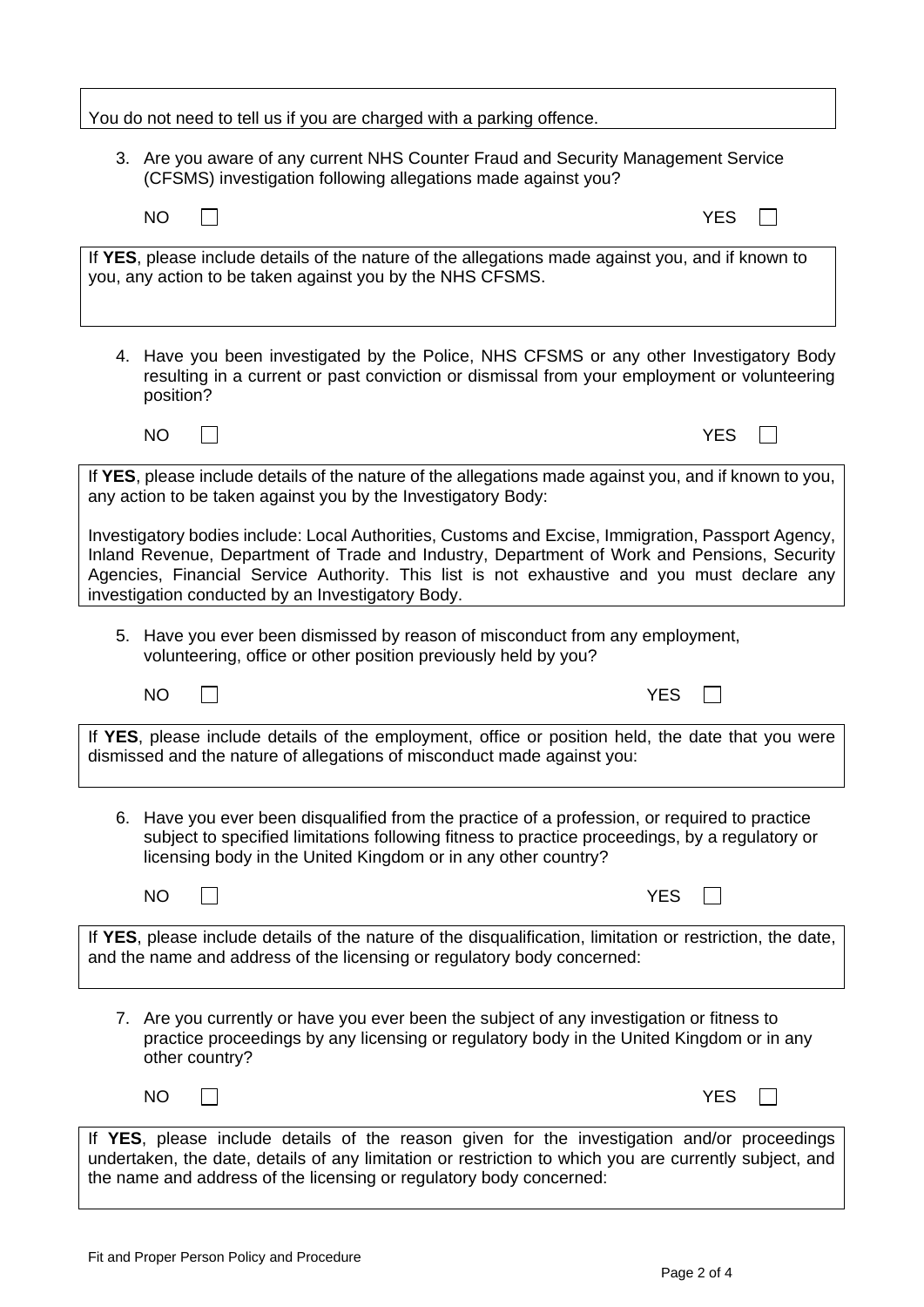8. Are you subject to any other prohibition, limitation, or restriction?

| <b>NO</b> |                                                                                                                                                                                                                                                                                                                                                                                                                                                                                                                                                                      | YES        |  |
|-----------|----------------------------------------------------------------------------------------------------------------------------------------------------------------------------------------------------------------------------------------------------------------------------------------------------------------------------------------------------------------------------------------------------------------------------------------------------------------------------------------------------------------------------------------------------------------------|------------|--|
|           | If YES, please include details:                                                                                                                                                                                                                                                                                                                                                                                                                                                                                                                                      |            |  |
|           | 9. Have you been responsible for, been privy to, or contributed to or facilitated any serious<br>misconduct or mismanagement (whether unlawful or not) in the course of carrying on a<br>regulated activity or providing a service elsewhere which, if provided in England, would be a<br>regulated activity?                                                                                                                                                                                                                                                        |            |  |
| <b>NO</b> |                                                                                                                                                                                                                                                                                                                                                                                                                                                                                                                                                                      | <b>YES</b> |  |
|           | If YES, please include details:                                                                                                                                                                                                                                                                                                                                                                                                                                                                                                                                      |            |  |
|           | 10. Do you consider that there is any reason why you are not able to carry out your role by<br>reason of health (physical or mental health)? (see note below)                                                                                                                                                                                                                                                                                                                                                                                                        |            |  |
| <b>NO</b> |                                                                                                                                                                                                                                                                                                                                                                                                                                                                                                                                                                      | <b>YES</b> |  |
|           | Note: It is important to stress that the FPPR requirements regarding ability to properly perform<br>tasks intrinsic to the office or post does not mean that people who have a long-term condition, a<br>disability or mental illness cannot be in such a position. It would be required of the Trust to,<br>wherever possible, make reasonable adjustments to enable an individual to carry out the role. If<br>you wish to discuss any aspect of your response, in confidence with an Occupational Health<br>Physician, we can make arrangements for you to do so. |            |  |
|           | If YES, please include details:                                                                                                                                                                                                                                                                                                                                                                                                                                                                                                                                      |            |  |
|           | 11. Are there any other matters that may be relevant to your position which might cause your<br>reliability or suitability to be called into question?                                                                                                                                                                                                                                                                                                                                                                                                               |            |  |
| <b>NO</b> |                                                                                                                                                                                                                                                                                                                                                                                                                                                                                                                                                                      | <b>YES</b> |  |
|           | If YES, please include details:                                                                                                                                                                                                                                                                                                                                                                                                                                                                                                                                      |            |  |

#### **Declaration**

Important: GDPR requires us to advise you that we will be processing your personal data. Processing includes: holding, obtaining, recording, using, sharing and deleting information.

The information that you provide in this Declaration Form will be processed in accordance with the GDPR. It will be used for the purpose of determining your suitability for the senior position you hold. It will also be used for purposes of enquiries in relation to the prevention and detection of fraud.